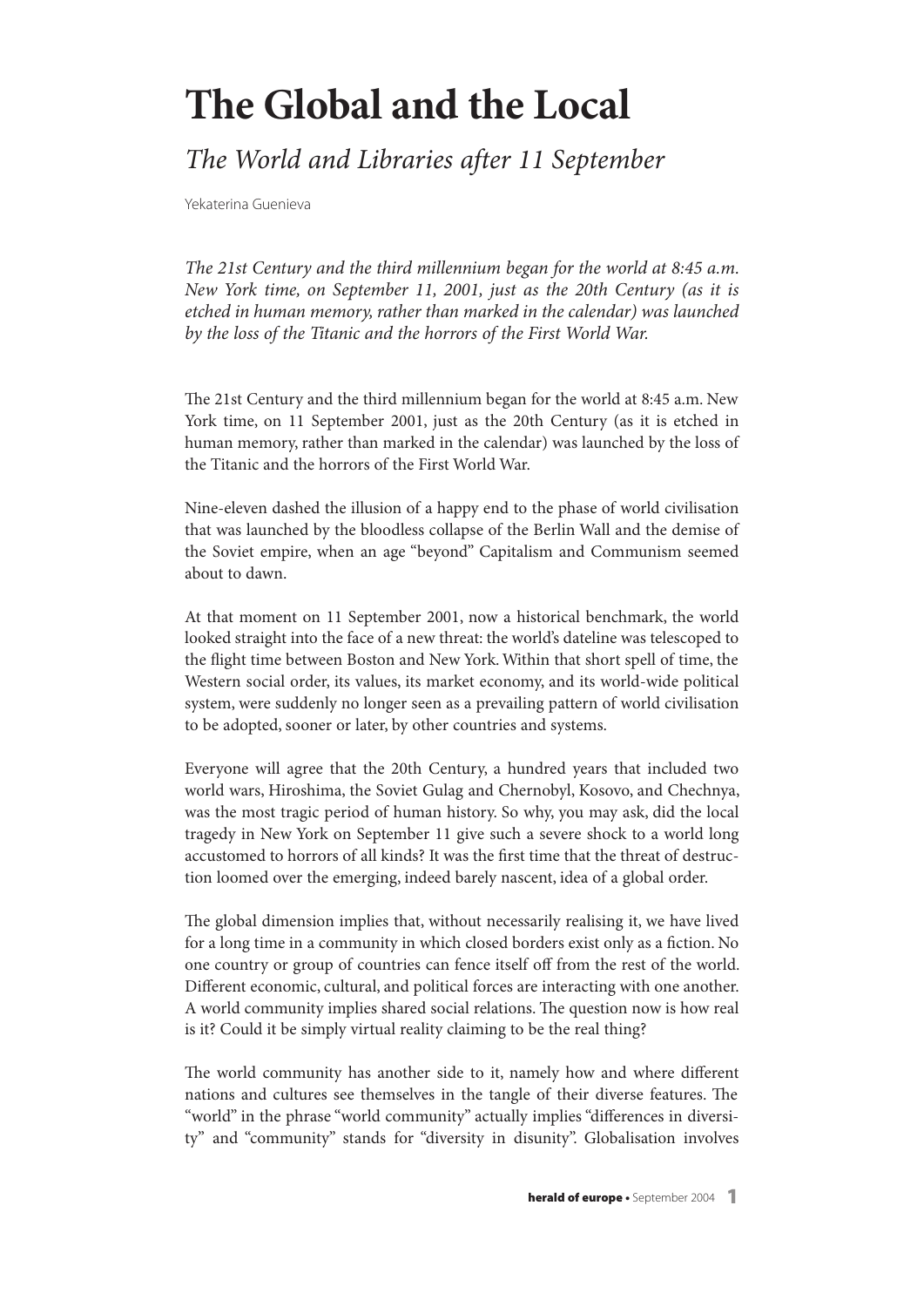processes whereby nation-states are enmeshed in a web of transnational scenarios and operate in accordance with their rules.

Globalisation is a reality of the modern world, in which all forces gravitate towards unity and tend to merge.What are the factors contributing to this?

– First, contacts are expanding geographically and multiplying in all areas – the economy, the arts, sciences, and culture;

– Second, a revolution in information technologies and communications is becoming a permanent feature that is gathering momentum and altering many of society's basic institutions, such as education and politics;

– Third, society is demanding respect for human rights across the world;

– Fourth, poverty remains a global problem, with the Kird World falling far behind the developed nations;

– Fifth, environmental degradation is a global problem;

– Sixth, conflicts between cultures threaten an impending global crisis.

Globalisation means that whatever happens anywhere on our planet today is, since nine-eleven, no longer a localized event. All inventions, triumphs, failures, peacekeeping missions and wars are projected across the world, and our behaviour, our organisations and our institutions have to be aligned along the local-global axis.

Globalisation sceptics could sneer, "What's new here?" Such scepticism is misplaced. Surely it is a new development that our everyday activities have stepped out of the nation-state framework and evolved in a thick skein of interdependences and reciprocities, or that people are no longer tied to any particular place on earth?

Opponents of globalisation might insist, "This represents a threat". By this logic, globalisation would eventually compel all countries and systems to line up to jump on the Western bandwagon. Cultures and civilisations that stood by the wayside would decline and vanish like extinct historical species.

According to this logic, the future of humanity is degenerating from an intensive search for self-identity into a mechanical process which forces nations, tribes and cultures through a blender to emerge eventually as a uniform mass.

If it is all systems go in the world after nine-eleven, globalisation is bound to engender violent anti-Western extremism, a powerful driver of political tensions that threatens to leave no hope of nations ever living in tolerance with one another. Put simply, there will be no room left for mutual understanding and compassion.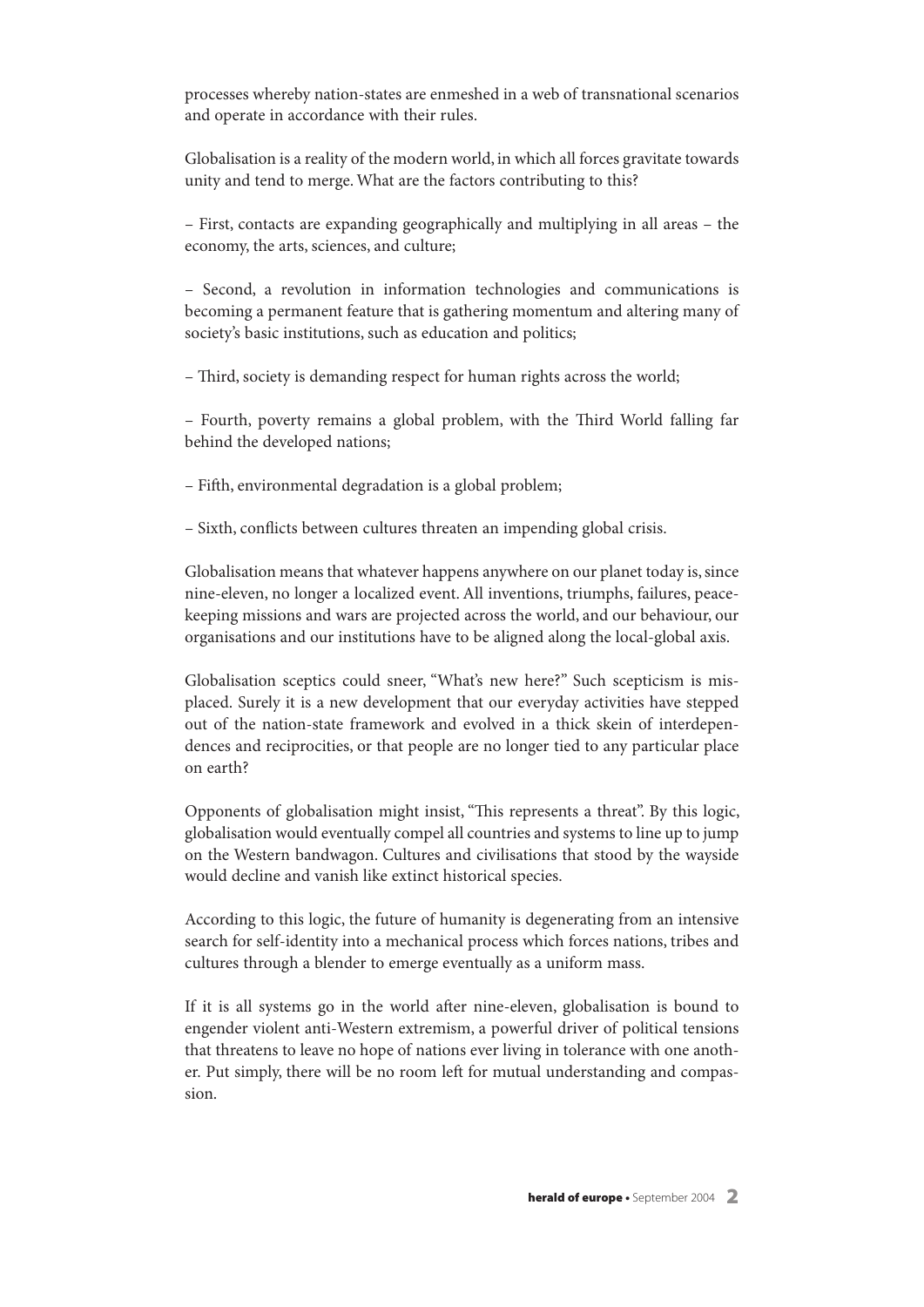This logic, too, has its own rationale. Indeed, long before nine-eleven, the Russo-US sociologist Pitirim Sorokin pronounced a similar verdict on Western civilisation, describing it as a "cancerous tumour".

The face-off between globalists and anti-globalists is, at core, a clash between two world views and types of social organization, between established values and something covert and as yet unclear, like a vague shadow of the real world, a virtual Internet reality manipulated by a virtual government unburdened by commitments to national governments. This new world frightens anti-globalists as they visualise a virtual world that breeds authoritarian and totalitarian attitudes and spreads them across the new world of IT like a plague or wind. This applies, above all, to IT mafias, international terrorism, and neo-fascist nationalist groups whose emergence is evident in many countries across the world.

We will not find any historical parallels that resemble, even remotely, what happened on nine-eleven. This is not a war between civilisations; for different civilisations, such as Christianity and Islam, have lived side by side without fighting wars to the death. Nor is it a war waged by the poor against the rich: the poor concentrate on survival, how to earn their daily bread and protect their rights. They do not seek to destroy buildings, like the twin towers in New York that crumbled into dust burying thousands of innocent people.

What lessons has the world taken from nine-eleven? They are numerous and varied. The US saw it as evidence of inadequate resolve. It gave them yet another reason to claim in practice, as well as in theory, the dominant role vis-а-vis the world community which it could corral into the "fight against global evil". Europe saw a different interpretation: the world today lives in roughly the same environment but the future looms over the horizon in vague, hazy and disquieting outline.

What view has Russia adopted? The fact that Russia is reassembling itself from disarray into a modern state in a new, global environment has certain philosophical implications. It is entering a globalised world almost unencumbered by the past, which it has broken away from or discarded on the way. In the last century it suffered two breakdowns: the lifestyles of whole classes, folk skills, traditions and culture were twice mercilessly uprooted or crushed. In 1917 it was convulsed by the Revolution, and in the closing years of the 20th Century everything seemed to have been destroyed and scattered around the world. No country would want to go through what Russia endured; and no other country really has. The experience we have gained the hard way gives us an open-ended perspective in designing a new domestic framework in line with the new global trends.

In Russia's present context there is no sense in putting globalisation on hold or turning our backs on it.We cannot say like a magic incantation:"this is not for us, we have a different destiny to follow". History is impatiently knocking at the door. Unless we unbolt the door and let it in, it will break in through the window at the risk of fracturing its limbs Russian-style. Back in the early 19th Century, a man deemed a holy fool, the poet and philosopher Chaadaev penned theses about global solidarity amongst human beings. He wrote about a citizen of the world and a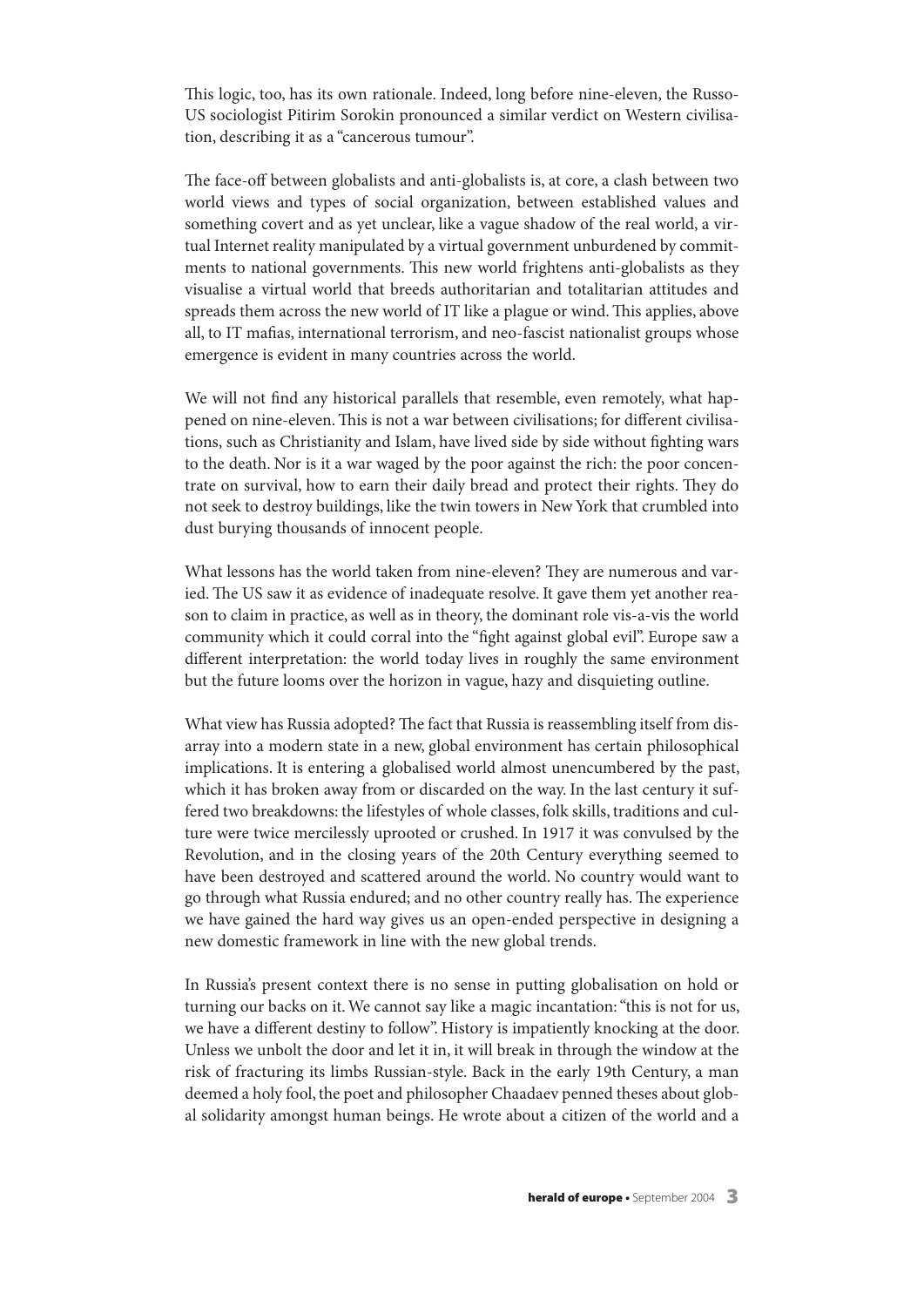system of new ethical principles that he was trying to make a reality – a world without geographical borders.

Having considered different viewpoints, we have to admit that, seen within a world co-ordinate system, nine-eleven is an "axis" point in history. The German philosopher Karl Jaspers looked back to a time in the remote past when assorted tribal beliefs were fused to become single world religions – like the ideas of Christianity and Buddhism or the teachings of Confucius. In the same way, the revolution that occurred in people's minds was a response to the challenges of their time. It made humans what they are today – and inspired a new morality.Whether we like it or not, globalisation brings a new ethics in its wake. It could well be called absolute morality, one that would be accepted by all. Feodor Dostoyevsky had a different name for much the same ethics – "worldwide responsiveness". Unless we learn to practise "worldwide responsiveness" in our everyday life, including in politics, we will not escape yet another worldwide slaughter.

\*\*\*

Where do libraries fit into these developments? Do public, university or local libraries have a mission to fulfill in this process or will globalisation proceed without them?

Unlike many other social institutions that were not confronted by the choice of self-identification until 11 September, libraries everywhere, including in this part of the world, have some experience of dealing with new realities, being intrinsically symbols of"worldwide responsiveness".

Do libraries, the undying phoenixes, have a puzzle for us to unravel?

The banal answer is that, if libraries are to find a niche in the global IT environment, they have to hitch their future to high technologies including the Internet in order to provide access to information.An unorthodox answer is that libraries are wedded to the Word and have a complete understanding of its weaknesses and its strengths. The Word is weak because it does not have the same meaning for each and everyone and because it is fragile it must be handled with great care."Nineeleven" refers to a Word that threatens to become terroristic, aggressive, dogmatic and totalitarian. A diseased language can infect society, so that concepts are empty and words cease to inspire; they obscure rather than elucidate. When words become stale, as they did under the Soviet regime, the world sinks into apathy, a forerunner of stagnation.

The Word can also be strong. It is universal and has a rallying, emotional, and intellectual power to bring people together and give them a common language.

With the Word as their stock in trade for centuries, libraries have watched the vagaries the Word has undergone. First it was cherished, and then locked up in classified book depositories. Finally it has been allowed liberties beyond all reason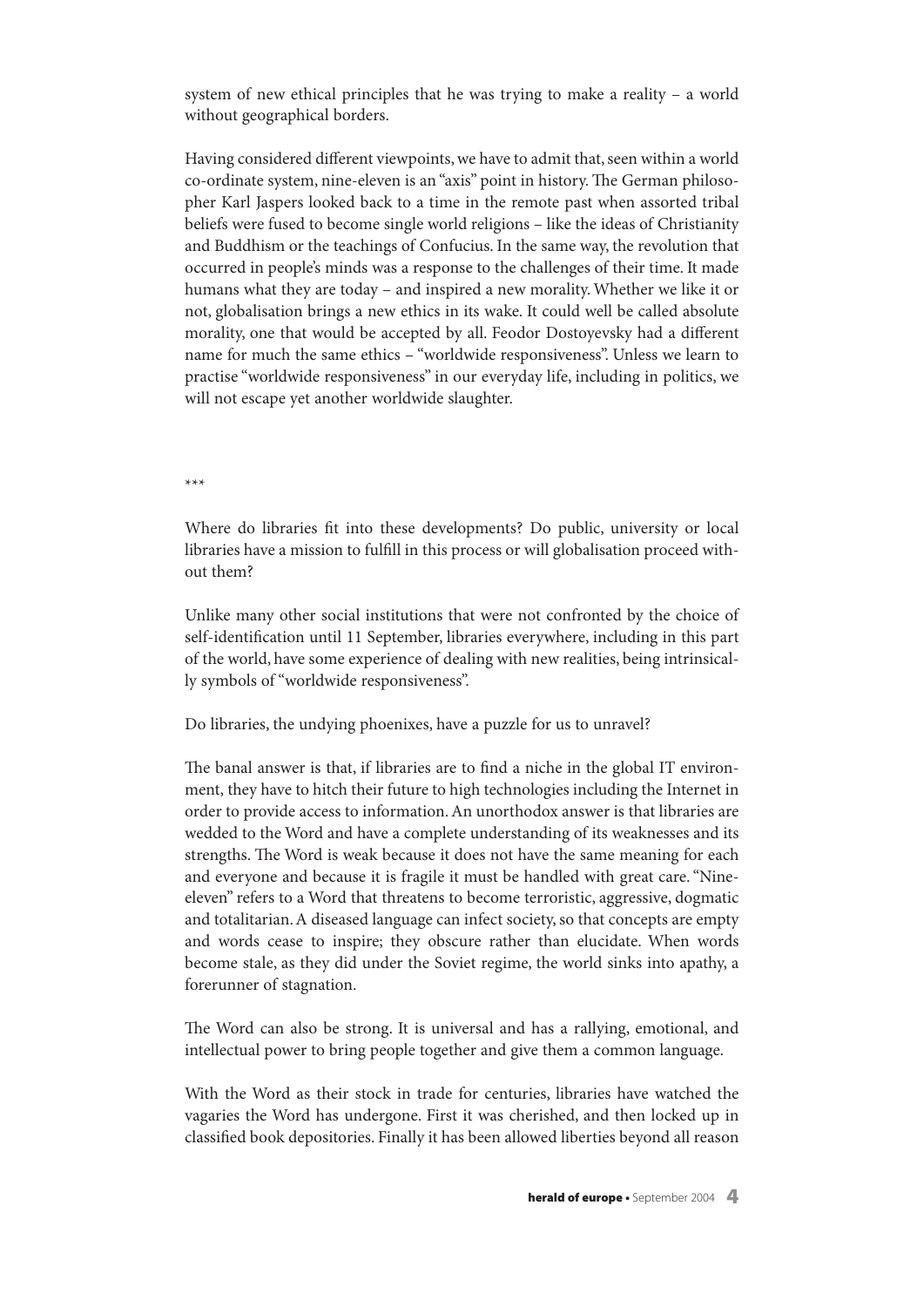being supported and disseminated in every format – hand-written, printed or electronic.

In the final quarter of the last century the Word worked harder than ever, all in relation to democratic ideas and globalisation, which libraries picked up and embraced quite some time before other social institutions. The idea of freedom of information and free access, which is basic to the operation of libraries, has a direct bearing on globalisation. In many countries it is principally through libraries that the Internet, and the expanding world-wide web are promoted and made available to the general public.

Globalisation has an impact on other areas of library services and operations as well, such as providing interactive services, e-mailing documents, and setting up information web sites, portals, and electronic libraries,which are a must-have asset for any library professing to be a modern information institution.

Libraries cannot develop unless they communicate with their peers within the framework of international global societies and associations, such as the International Federation of Library Associations (IFLA), various vertical and horizontal corporations, collective library and bibliographic services, and catalogue record centres exchanging information resources transnationally.

Library standards, too, have a significant role to play in the globalisation context. Of all professional communities, libraries are probably the most advanced in standardizing information gathering and collecting tools. Realizing the need for standards in communicating across national boundaries is self-evident to an intelligent librarian. In short, libraries as social institutions are closely involved in globalisation processes and are actually at the cutting edge of globalisation.

Standards may differ greatly, though. Not every standard will be an accepted norm, if it is imposed against the users' will and goes against existing patterns of mental habits. People will continue to speak different national languages, as they have done throughout history. It will not work if we are left with just one language to the exclusion of every other tongue.A language will not comply with the logic of the Mint; it is not like a euro or a dollar that can be struck or printed in bulk to be passed around to all. It cannot be made to order. It has been sent to humans by divine will as a measure of their tolerance. We do not have to understand other people speaking (thank Heaven we have translators and interpreters for that), but we certainly must hear the sacred message of every language and acknowledge its right to be heard around the world.

The collapsing Tower of Babel was, in modern parlance, a systemic symbol of the nine-eleven tragedy.An exaggeration, perhaps, but it clearly gives a meaning to the symbolism of collapsing towers.

Why did the Tower of Babel collapse? In the first place, because instead of turning it into a symbol of world unity, people made a fetish of their own arrogance and vanity. Not dissimilarly, the New York high-rises too, were seen by many as symbols of a superpower's arrogance. Even if not a precise parallel, this simile carries